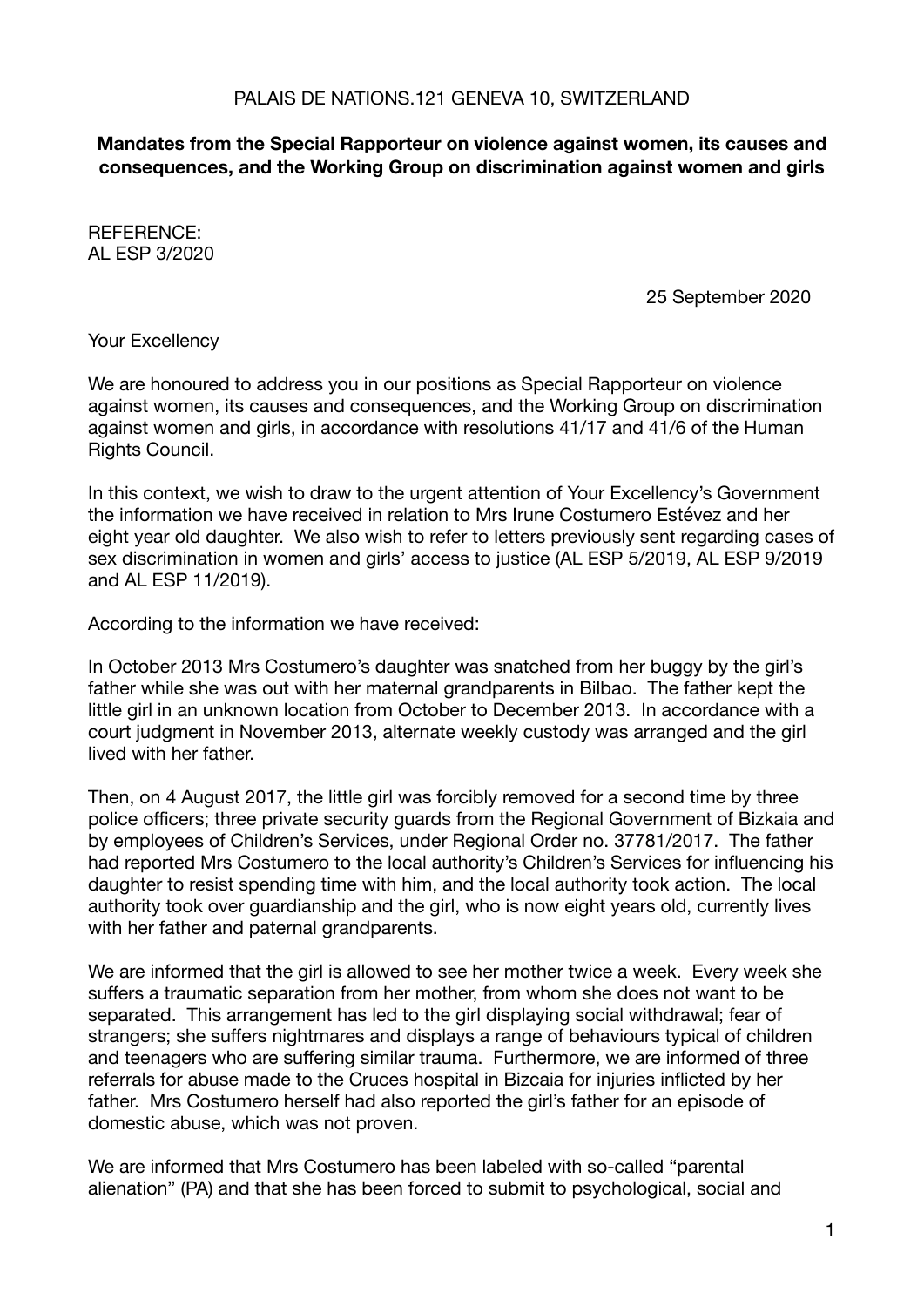educational procedures and treatment in order to "cure" her. Mrs Costumero is permitted to see her daughter two days per week for a total of four hours, except for the possibility of seeing her on weekends or taking her on holiday, and always in the presence of a contact supervisor.

The mother and daughter are currently awaiting an urgent judicial intervention (under article 158 of the Spanish Civil Code), lodged on 2 October 2019, with a hearing set for 17 December 2019. However, the hearing had to be adjourned because Children's Services presented its documents, which amounted to more than two hundred binders, just twelve hours before the court hearing.

We are informed that these facts have led to four members of the local authority's Children's Services being charged by the Sixth Section of the Provincial Court with the crime of malfeasance, for having acted without the judge's authorisation, and for having deprived a child from seeing her mother, who had legal shared custody of her daughter.

Without pre-judging the outcome of the above facts, we wish to express our profound concern or the physical and mental wellbeing of Mrs Costumero and her daughter. We wish to call Your Excellency's Government to the international standards and norms which protect the rights of the aforementioned victims, which are being violated, such as the fundamental right to physical and psychological wellbeing, the best interests of the child, and the right of every woman to a life free from violence.

We are concerned that many administrative and judicial decisions reflect a discriminatory interpretation of national legislation by judges but also by social workers, based on prejudices and gender stereotypes. We wish to point out that a lack of gender awareness among judges can be reflected in processes which attribute less value to the testimony or statements of women as parties or witnesses; the adoption by judges of ideas or rigid expectations about what is considered appropriate behaviour or reaction by female victims; erroneous interepretation and defective application of the law. Therefore, we are concerned that gender stereotypes and prejudices and the lack of a gender perspective and an intersectional analysis of discrimination against women pose an obstacle to access to justice for women and girl victims, preventing them from obtaining effective legal recourse (see the letter sent in June 2019 (AL ESP 5/2019) in relation to the application of criminal sentences in the country, which are based on gender stereotypes and prejudices).

Furthermore, we are concerned about the use of so-called parental alienation (PA) against mothers and the lack of credibility which some courts give to the testimony of children when the mother reports child abuse by the father. Current and future legislative mechanisms do not adequately address the level of examination required to determine whether domestic abuse is involved when child custody is being decided.

In relation to the allegations listed above, please find attached the **Annex of references of international law on human rights**, which summarises the relevant international instruments and principles.

It is our duty, in accordance with the mandates granted to us by the Human Rights Council, to try to clarify the allegations brought to our attention. Therefore, we would be very grateful to have your cooperation and your responses to the following issues: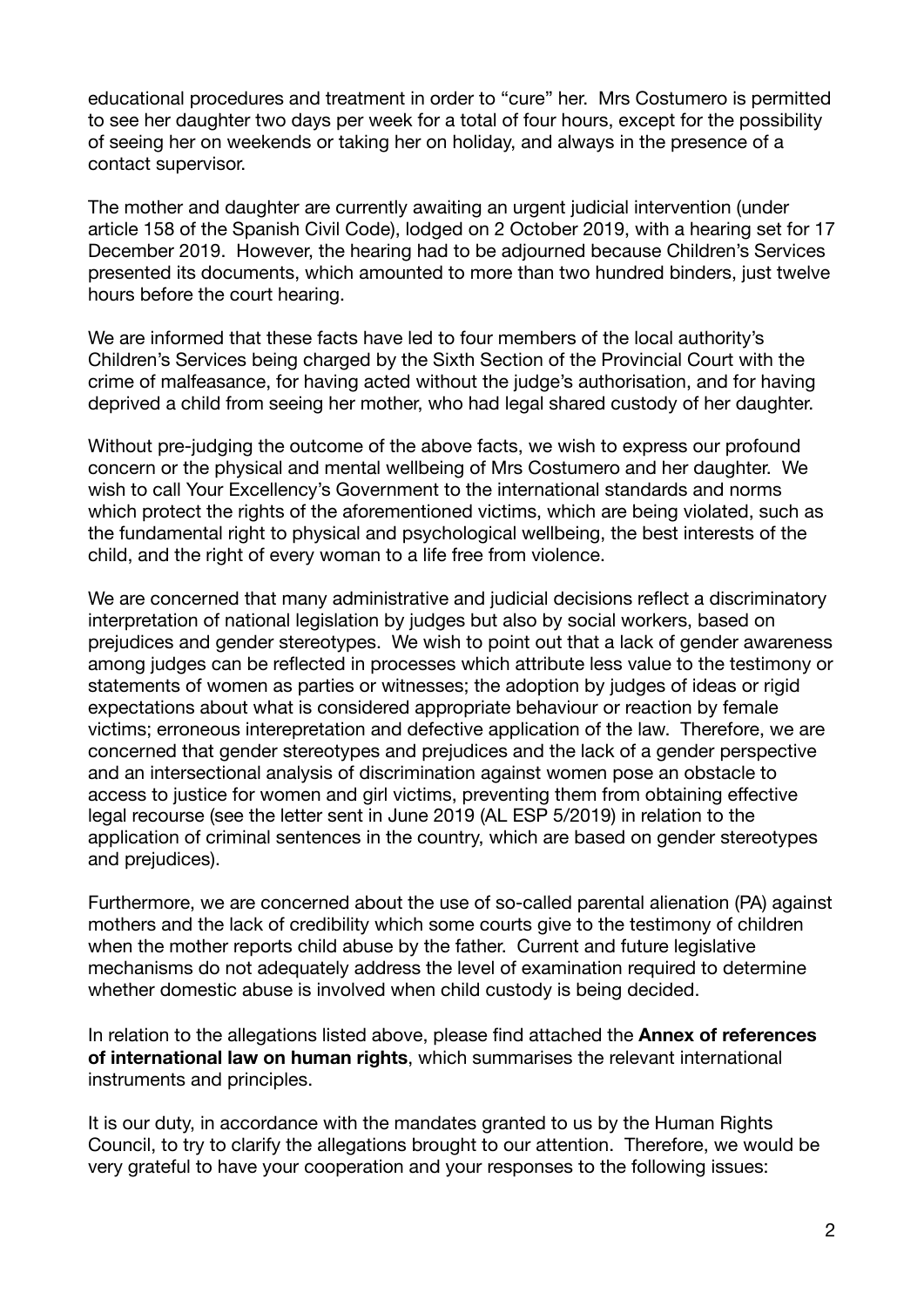- 1. Please provide any additional information or comments relating to the aforementioned allegations.
- 2. Please inform us of any measures taken by the courts or social services to ensure that the girl can be reunited with her mother, in accordance with human rights standards which emphasise the best interests of the child.
- 3. Please provide detailed information, and the outcomes if available of any investigation, examination or other form of enquiry that may have been completed in relation to the alleged acts of violence against the victims mentioned in this letter.
- 4. Please provide detailed information about the measures adopted by the State to protect human rights, in particular the physical and mental wellbeing of Mrs Costumero and her daughter.
- 5. Please provide information about the measures adopted by the Government to guarantee legal support to the victim and her family members, and health care, and psychological support necessary to deal with the consequences of the alleged abuse.
- 6. Please provide information about the measures adopted by the Government to guarantee due diligence in cases of violence against women and girls, as well as measures to prevent and combat sexual violence against women and girls. Please provide information and any comments you may have about the aforementioned allegations.

We would be grateful to receive a response within sixty days. If we do not receive a response within this time frame, this letter and any response received from Your Excellency's Government will be published on the public website. These will also be available subsequently in the regular report which will be presented to the Human Rights Council.

In anticipation of your response, we would urge your Excellency's Government to adopt all necessary measures to protect the rights and freedoms of the aforementioned individuals and to investigate, prosecute and impose appropriate sanctions on any person found to be responsible for the alleged violations. We also urge the Government to take effective measures to avoid such events from being repeated in the future.

Please accept, Your Excellency, the expression of our most distinguished consideration.

## Dubravka Šimonović

Special Rapporteur on violence against women, its causes and consequences

## Elizabeth Broderick

President/Rapporteur of the Working Group on discrimination against women and girls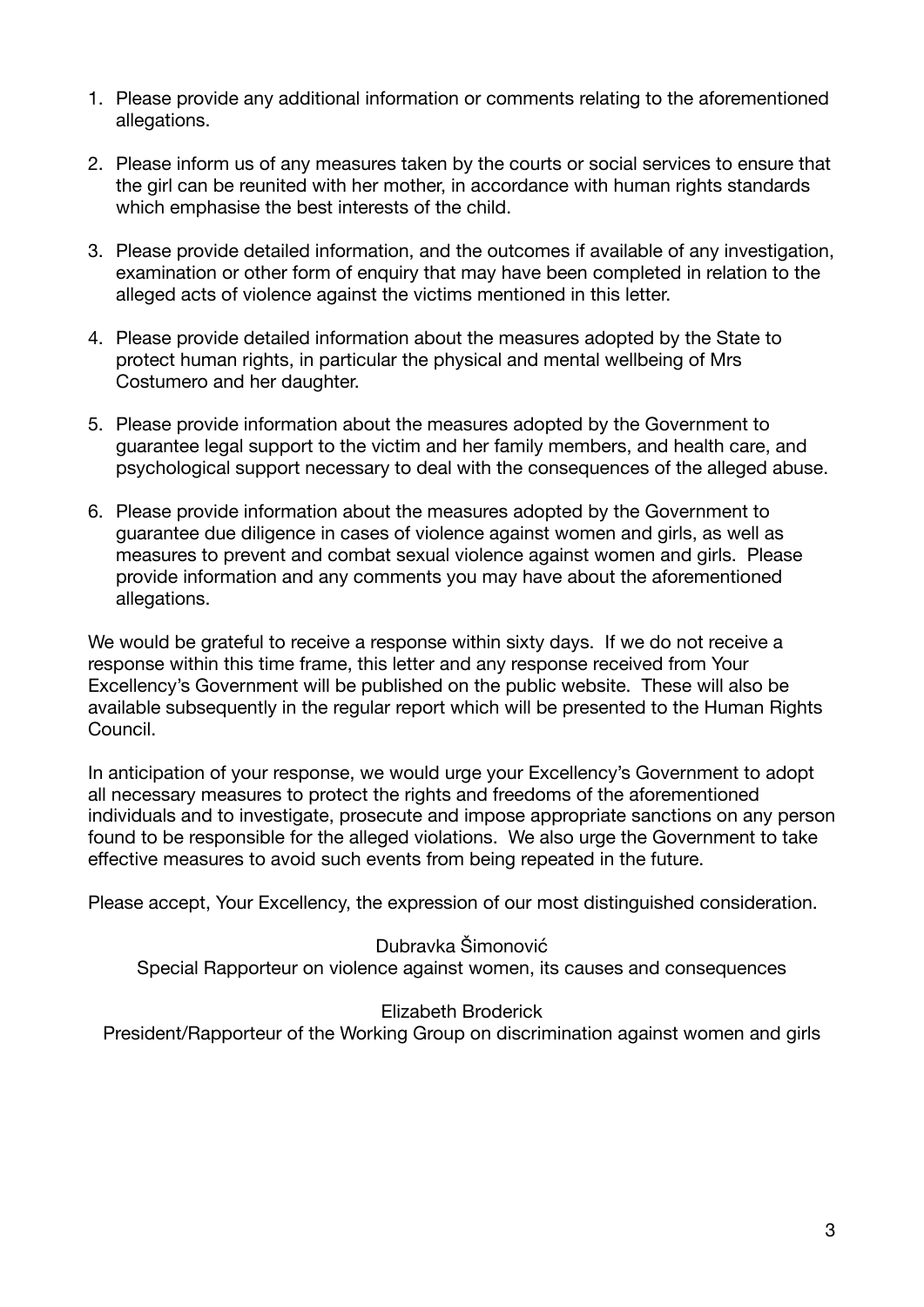## **Annex References to international law on human rights**

We wish to draw the attention of your Excellency's Government to the Convention on the Elimination of all forms of Discrimination Against Women, in particular the right to equality and freedom from discrimination (article 2) which includes the right to a life free from violence, in accordance with the Committee's conclusion in its recommendations 19 and 35. The right to be protected from discrimination by the justice system (article 2, paragraph c) and the right to equality and freedom from discrimination by authorities and institutions (article 2, paragraph d).

In particular, General Recommendation No. 35 of the Committee for the Elimination of all forms of Discrimination Against Women (henceforth the CEDAW Committee) on genderbased violence against women emphasises that member States must develop an effective and accessible legal framework and judicial services in order to counter all forms of gender based violence against women. They must protect victims and survivors of gender based violence against women and ensure that they have access to justice and effective remedy. Furthermore, States must ensure access to financial support, either free low cost, high quality legal support, medical, psychosocial and guidance services, education, affordable housing and property, childcare, training and employment for female victims and survivors and their families. Legal remedy, protection and support measures and services for victims should be accessible for all women, particularly those affected by intersectional forms of discrimination, and must take into account the material needs of their children and other dependants, and must be available in the whole of the party State and be available independently of their residence status.

In its General Recommendation no. 33 on women's access to justice, the Committee recognises that gender stereotypes and prejudices in the judicial system impede access to justice in all areas of law and can particularly affect female victims and survivors of violence. The Committee believes that judges frequently adopt rigid norms about what constitutes appropriate female behaviour and punish those who do not adhere to these stereotypes, for example in criminal law, the Committee recognizes the serious consequences of such attitudes, where a failure to hold perpetrators legally accountable violates women's human rights and perpetuates a culture of impunity.

The experts remind Your Excellency's Government of a similar case, that of "Angela González C/España", CEDAW judgment published on 15 August 2014, which resulted in a fine for Spain, for the killing of a young girl. "The Committee observes that the overriding objective of the court, social services and expert psychologists during the Court ordered visitation schedule was to normalize the relationship between father and daughter, despite the reservations expressed by these services about F.R.C's behaviour. Their decisions failed to reveal any interest in evaluating the benefits or risks to the child of the visitation schedule which was imposed upon her. We also observe that the decision to proceed to a schedule of unsupervised visitation was taken without prior consultation with the mother and her daughter, and that F.R.C's continuing failure to pay child support was not taken into account in this framework. All these elements reflect a pattern of behaviour conforming to a stereotyped notion of visitation rights based on formal equality which, in this case, gave clear advantages to the father despite his abusive behaviour and minimised the situation of the mother and daughter as victims of violence, placing them in danger. In this respect, the Committee reiterates that in affairs of child custody and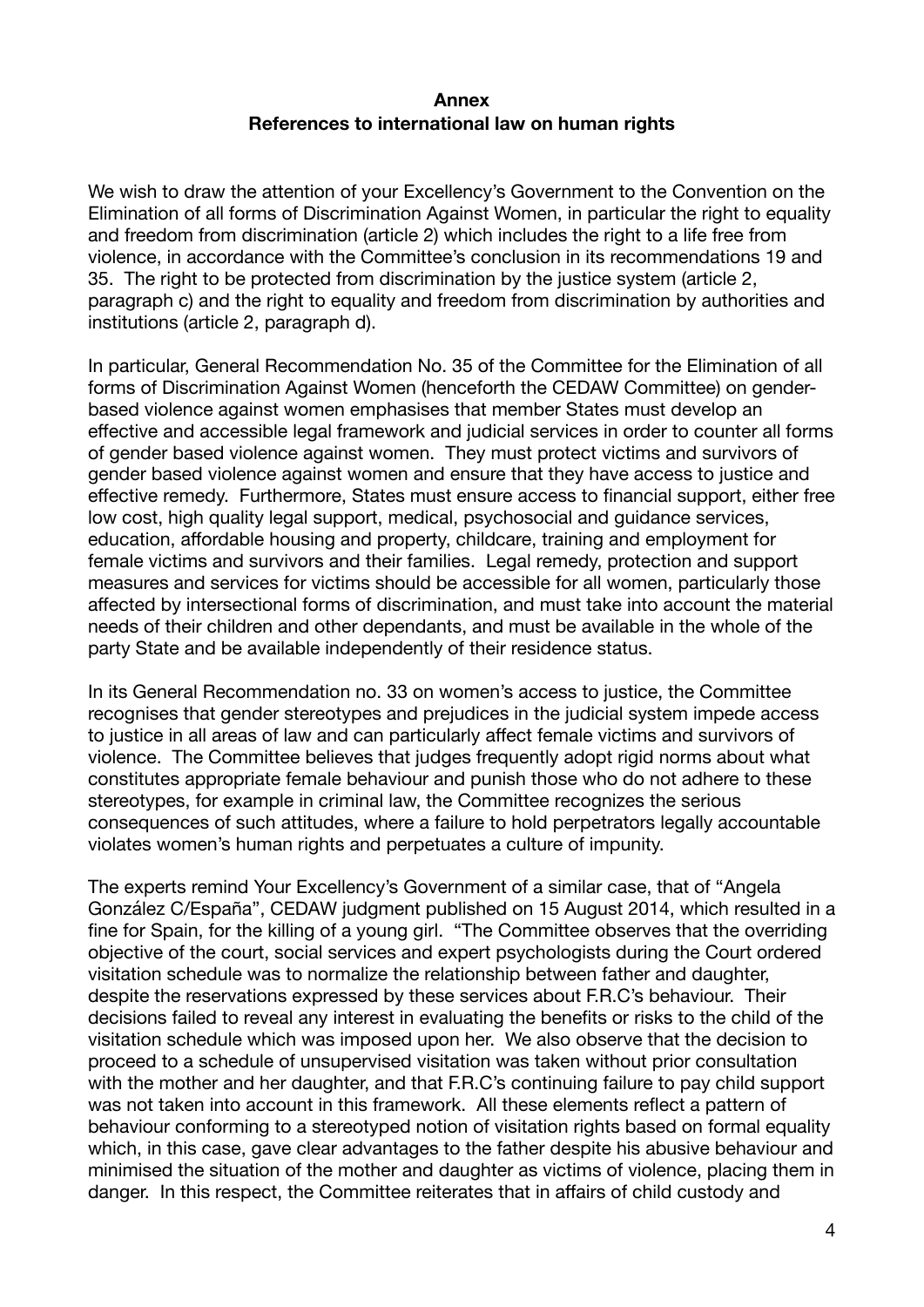visitation rights, the best interests of the child must be an essential consideration, and that when national authorities make decisions they must take into account any context of domestic violence. 9.5 The Committeee believes that initially the authorities of the party State acted to protect the child within a context of domestic violence. "The Committee emphasizes that stereotypes affect a woman's right to an impartial judicial process and that the judiciary should not apply inflexible standards on the basis of preconceived notions about what constitutes domestic violence. In this particular case, the Committee believes that the authorities of the State, when deciding to impose a schedule of unsupervised visitation, applied stereotyped and therefore discriminatory notions within a context of domestic violence, and failed in their obligation to exercise due care and attention, breaching their obligations in relation to Articles 2a), d), e) and f); 5 a); and 16, paragraph 1d of the Convention. General recommendation no. 19 on violence against women, paragraphs 6 and 7, Ibid, paragraph 9.7…"

In the report of their official visit to Spain in 2014 (A/HRC/29/40/Add.3), the Working Group on the question of discrimination against women and girls expressed its concern about the case of "Ángela González C/ España and that the Government has not implemented the clear recommendations put forward by the Committee. In fact, its response to the Committee appeared to indicate that it had not understood the State's responsibility to exercise due diligence. Furthermore, various concerned parties informed the Working Group during its visit that public officials responsible for enforcing the law, including social workers, police and judges, continued failing to pay the necessary attention to evidence presented by women showing a risk of violence against them and their children because of persistent negative stereotypes about women and ineffectiveness of training programmes with a gender perspective. Women victims continue to be disbelieved and labelled as manipulators and are often accused of making false allegations. This can adversely affect the issuing of protection orders.

Various interested parties also informed the Working Group that the best interests of the child is often interpreted as requiring the normalization of their relationship with the father, and visitation and custody is frequently awarded to fathers despite evidence that they have committed acts of domestic violence. Furthermore, so-called "parental alienation" continues to be used to remove custody of children from the mother and transfer it to the father accused of domestic violence who seeks custody for this reason, very often with the support of a fathers' rights group. "Parental alienation" continues to be recognised in the justice system, despite an order made in 2013 by the General Council of Judicial Power, which, in its Legal Guide, rejects the validity of this pseudoscientific theory and firmly opposes its use in cases of gender based violence. The Working Group cannot express strongly enough its concern that the lessons of the aforementioned case presented before CEDAW have not been fully incorporated into legislation and practice. It emphasises the need for all the recommendations of the Committee for the Elimination of Discrimination against Women to be applied fully and immediately.

Furthermore, the Judgment of the Interamerican Court of Human Rights in the case of *Rosendo Cantú & other v Mexico* states: "201. The obligation to protect the best interests of children during any process which involves them can imply, *inter alia*, the following: i) supply information and implement appropriate procedures, adapting them to individual needs, ensuring they always have access to qualified support and so on, according to their needs; ii) take particular care in cases where children have been victims of crimes such as sexual abuse or other forms of abuse, to ensure that their right to be listened to is exercised while ensuring their full protection, being careful to ensure that professionals have the appropriate training and that interview rooms are welcoming rather than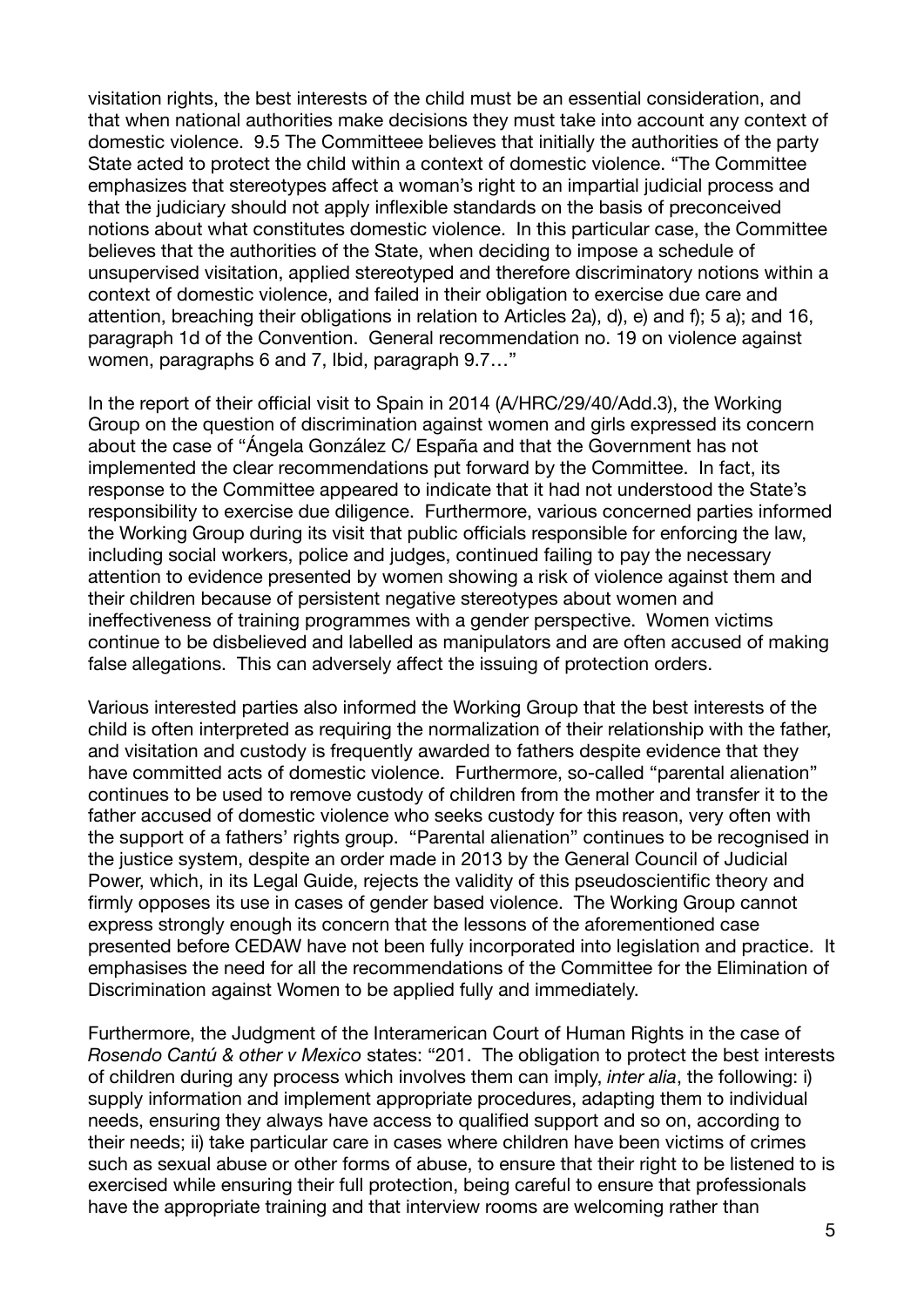intimidating, hostile, insensitive or inadequate, and iii) ensure that children are not questioned any more times than necessary to avoid, as far as possible, revictimization or trauma to the child.

The Committee of Experts of the Mechanism for the Implementation of the Interamerican Convention for Preventing, Punishing and Eradicating Violence Against Women (MESECVI) recommended in its 2014 Declaration on Violence against Women, Girls and their Sexual and Reproductive Rights, that "early and exhaustive investigations should be undertaken to establish the existence of violence, taking into account the context of coercion, using skilled investigators and explicitly prohibiting evidence based on the victim's conduct in order to infer consent, such as failure to resist, sexual history or withdrawal of allegations during the process or the devaluing of testimony based on so called Parental Alienation (PA), in order to combat abusers' impunity.

The Convention on the Rights of the Child, ratified by Spain in 1990, states at Article 3 that in all actions concerning children, whether taken by public or private social welfare institutions, courts of law, administrative authorities or legislative bodies, the best interests of the child shall be a primary consideration. It also includes the right of the child to not be discriminated against because of their status as a child (article 2), the right to be heard and the right for their opinion to be taken into account (article 12), the right to protection and care (article 3.2), the right to development (article 6) the right not to be arbitrarily separated form their mother (article 9), the right to be protected against all forms of abuse, including familial child sexual abuse (article 19). It should also be emphasised that article 9 of the Convention on the Rights of the Child, which enshrines the right of children not to be separated from their parents, expressly excludes situations of violence, neglect and abuse.

The Council of Europe Convention on the prevention and fight against violence against women and domestic violence ratified by Spain establishes measures for prevention, protection and redress for gender based violence. Girls aged under 18 years fall under the definition of woman in this Convention (article 3). Article 7 part 2 establishes that "Parties shall ensure that policies referred to in paragraph 1 place the rights of the victim at the centre of all measures and are implemented by way of effective co-operation among all relevant agencies, institutions and organisations." Article 12 part 3 establishes that "Any measures taken pursuant to this chapter shall take into account and address the specific needs of persons made vulnerable by particular circumstances and shall place the human rights of all victims at their centre." Article 26 of the Convention establishes States' obligation to protect and support child witnesses of violence. "1 Parties shall take the necessary legislative or other measures to ensure that in the provision of protection and support services to victims, due account is taken of the rights and needs of child witnesses of all forms of violence covered by the scope of this Convention. 2. Measures taken pursuant to this article shall include age-appropriate psychosocial counselling for child witnesses of all forms of violence covered by the scope of this Convention and shall give due regard to the best interests of the child."

In a joint declaration in May 2019 ([https://www.ohchr.org/Documents/Issues/Women/SR/](https://www.ohchr.org/Documents/Issues/Women/SR/Statement) [Statement](https://www.ohchr.org/Documents/Issues/Women/SR/Statement)VAW\_Custody.pdf), the experts also discouraged the abusive use of "parental alienation" and similar concepts and terms invoked to remov custody of children from the mother and award it to the father accused of domestic violence, completely ignoring the possible risks to the child. In the same spirit, the Committee of Experts of the Mechanism for the Application of the Convention of Belém do Pará (MESECVI), in its 2014 Declaration on violence aginst women and girls and their sexual and reproductive rights,